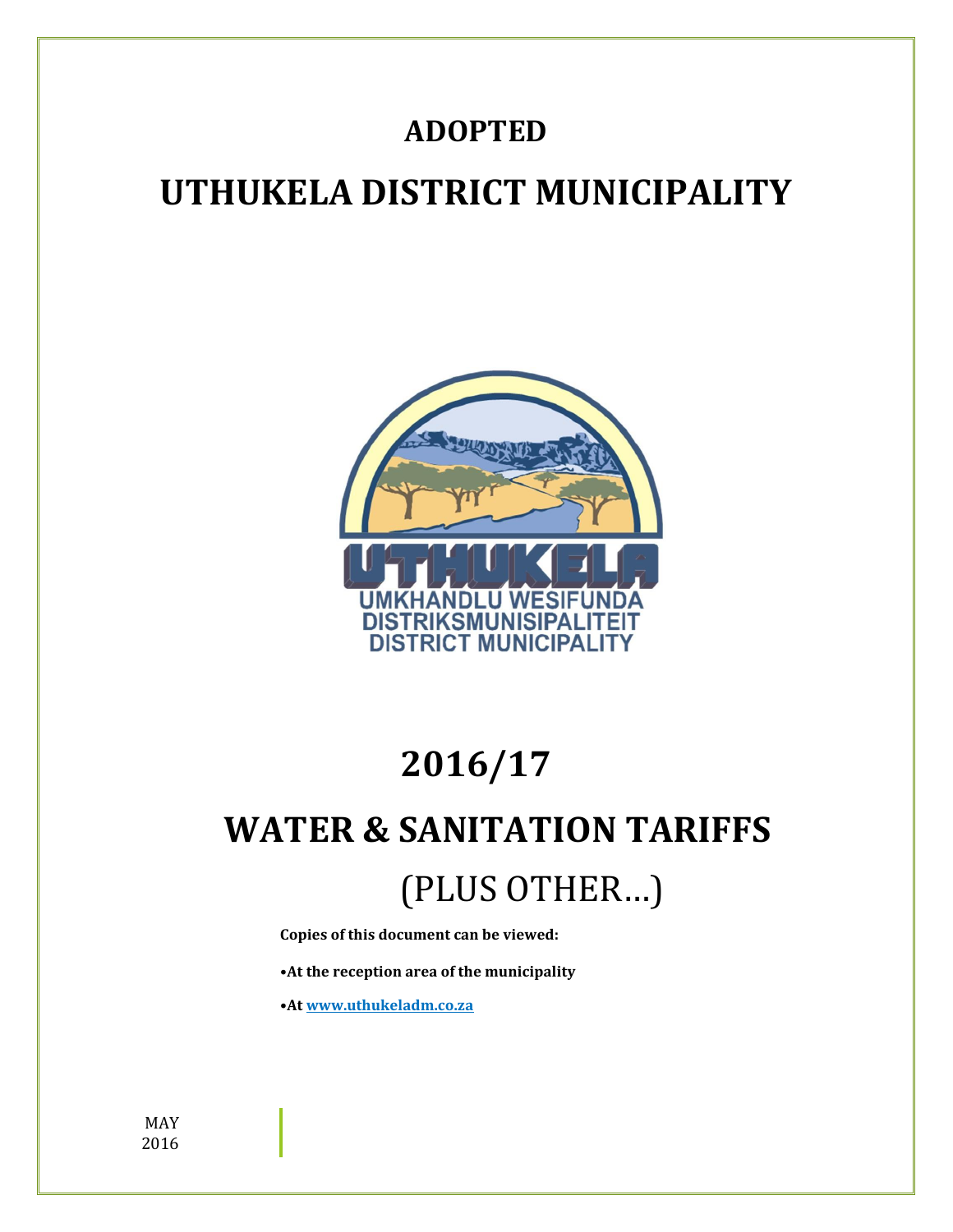### **2.10. OTHER SUPPORTING DOCUMENTS**

#### **2.10.1 Water and Sanitation Tariffs**

|      | <b>Description</b>                                                                           | <b>Tariff</b>                                                                                                                                                                                  |
|------|----------------------------------------------------------------------------------------------|------------------------------------------------------------------------------------------------------------------------------------------------------------------------------------------------|
| 1.   | Tariff for accessibility to water ( basic charge<br>occupied and unoccupied)                 | R66.96/ month                                                                                                                                                                                  |
| 2.   | Tariff for accessibility to sewerage system (basic<br>charge occupied and unoccupied)        | R85.32./ month                                                                                                                                                                                 |
|      |                                                                                              |                                                                                                                                                                                                |
| 3.   | Sewer tariff for restricted usage (un-metered)                                               | R85.32/ month                                                                                                                                                                                  |
| 4.   | Servicing sewer conservancy tanks/pits (small)                                               | R150.75/ service                                                                                                                                                                               |
|      | Servicing sewer conservancy tanks/pits (large)                                               | R323.07/5000l/load                                                                                                                                                                             |
|      | Discharge of sewage to waste water works by<br>private sewer tankers                         | R0,13/litre                                                                                                                                                                                    |
|      | <b>Integrated Step Tariff (Domestic Use)</b>                                                 |                                                                                                                                                                                                |
| 5.   | Water tariff for water usage up to 6kl                                                       | Free/ Indigent                                                                                                                                                                                 |
|      | Water tariff for water usage 1 to 30kl                                                       | <b>R9.72kl</b>                                                                                                                                                                                 |
|      | Water tariff for water usage 31kl to 100kl                                                   | R11.26kl                                                                                                                                                                                       |
|      | Water tariff for water usage 101kl to 999kl                                                  | R12.95kl                                                                                                                                                                                       |
|      | <b>Integrated Step Tariff (Industrial Use)</b>                                               |                                                                                                                                                                                                |
| 6.   | Water tariff for water usage up to 1000kl                                                    | R9.72kl                                                                                                                                                                                        |
|      | Water tariff for water usage 1001kl and above                                                | R5.09kl                                                                                                                                                                                        |
|      |                                                                                              |                                                                                                                                                                                                |
| 7.   | Bulk potable water supply to IDC Estate                                                      | R5.09kl                                                                                                                                                                                        |
|      | Bulk Raw water supply                                                                        | R3.11kl                                                                                                                                                                                        |
|      |                                                                                              |                                                                                                                                                                                                |
| 8.   | Emergency Services<br>Connection<br>(excluding<br>emergency services)                        | R22.90kl                                                                                                                                                                                       |
| 9.   | All connections, repairs and work required from<br><b>Council Domestic</b>                   | $Cost + 10\%$                                                                                                                                                                                  |
| 10.  | All connections, repairs and work required from<br>Council other services actual cost + 10 % | $Cost + 10\%$                                                                                                                                                                                  |
| 11.  | <b>Trade Effluent</b>                                                                        | $Change(c/kI) =$<br>68.76c+([COD/1000] x 1.45c)<br>(COD-Chemical Oxygen<br>Demand)                                                                                                             |
| 012. | Account Deposits (Subject to credit worthiness)                                              | Every default adjustment of<br>R154.27 to maximum as per<br>following:<br><b>Residential Max</b><br>R2 315.74Business Max R<br>7715.33<br><b>New consumers:-</b><br>Residential = $R$ 1 338.58 |
|      |                                                                                              | <b>Business</b><br>$= R$ 3194.29                                                                                                                                                               |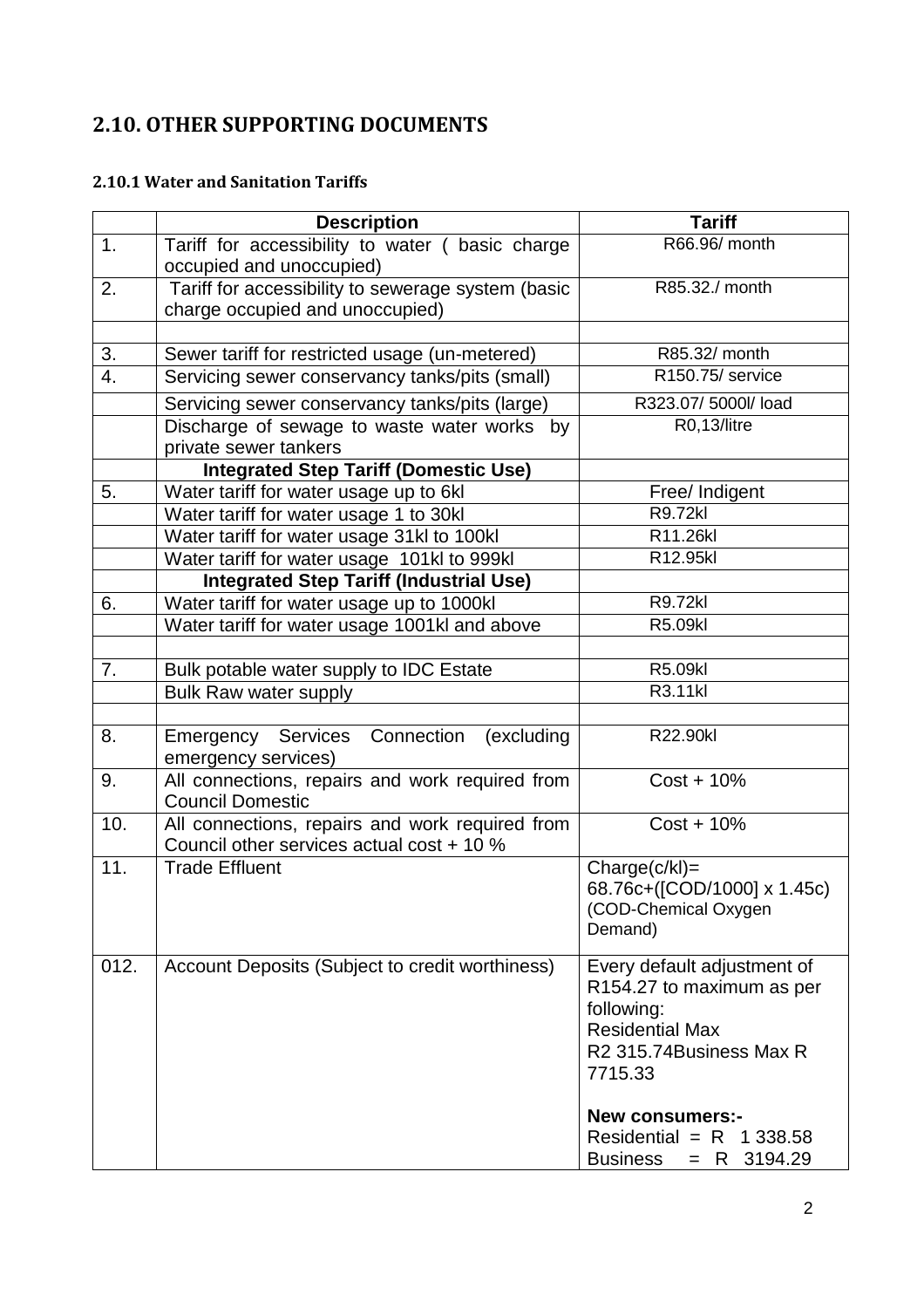|     |                                                           | Connection Fees = R 154.75 |
|-----|-----------------------------------------------------------|----------------------------|
| 13. | Scrutiny of building plans                                | R423/ plan                 |
| 14. | Clearing of grass overgrowth                              | Actual cost $+12%$         |
| 15. | Requested Water Tankering (funerals – if not<br>indigent) | $5000 = R460.37 / load$    |
| 16. | Requested Water Tankering (other events)                  | $5000 = R736.55/$ load     |
| 17. | Developer's Capital Contribution - Water                  | R 8370.06                  |
| 18. | Developer's Capital Contribution - Sanitation             | R 9207.13                  |
| 19. | <b>Disconnection Fee</b>                                  | R 110.47                   |
|     | - Working hours<br>Reconnection fee                       | R 112.16                   |
|     | -After hours, Saturdays/Sundays/Public Holidays           | R276.16                    |
| 20. | <b>Clearance certificates</b>                             | R408.10                    |
| 21. | Flat rate services (where applicable)                     | R274.41 per household      |

| <b>Water and Waste Water Analysis</b> |                       |                 |  |
|---------------------------------------|-----------------------|-----------------|--|
| <b>Determinant</b>                    | <b>Units</b>          | Cost per sample |  |
| Alkalinity                            | mg/l $CaCO3$          | R53.30          |  |
| Appearance                            | Descriptive           |                 |  |
| Aluminium - soluble                   | mg/l Al               | R46.14          |  |
| Ammonia                               | mg/l N                | R44.44          |  |
| Chloride                              | mg/l Cl               | R35.57          |  |
| Chlorine - Free                       | $mg/l$ $Cl2$          | R17.72          |  |
| Colour                                | Pt-Co                 | R26.57          |  |
| Conductivity                          | mS/m                  | R17.72          |  |
| Fluoride                              | mg/l F                | R44.44          |  |
| Iron                                  | mg/l Fe               | R26.07          |  |
| Manganese                             | mg/l Mn               | R44.44          |  |
| <b>Nitrate</b>                        | $mg/l$ N              | R26.57          |  |
| <b>Nitrite</b>                        | mg/l N                | R26.57          |  |
| Odour                                 | Descriptive           |                 |  |
| pH                                    | pH Units              | R17.72          |  |
| Phosphate - soluble                   | mg/lP                 | R26.57          |  |
| Solids - Settle able                  | $m$  /                | R26.57          |  |
| Sulphate                              | mg/l $SO4$            | R39.01          |  |
| Sulphide                              | mg/l $H_2S$           | R44.44          |  |
| <b>Suspended Solids</b>               | $mg/l$ <sup>0</sup> C | R39.25          |  |
| Temperature                           |                       |                 |  |
| <b>Total Dissolved Solids</b>         | mg/l                  | R26.57          |  |
| Turbidity                             | <b>NTU</b>            | R17.72          |  |
| Oxygen Absorbed                       | mg/l $O2$             | R53.30          |  |
| <b>Chemical Oxygen Demand</b>         | $mg/l$ O <sub>2</sub> | R62.15          |  |
| Magnesium/Calcium                     | mg/l Mg/Ca            | R62.02          |  |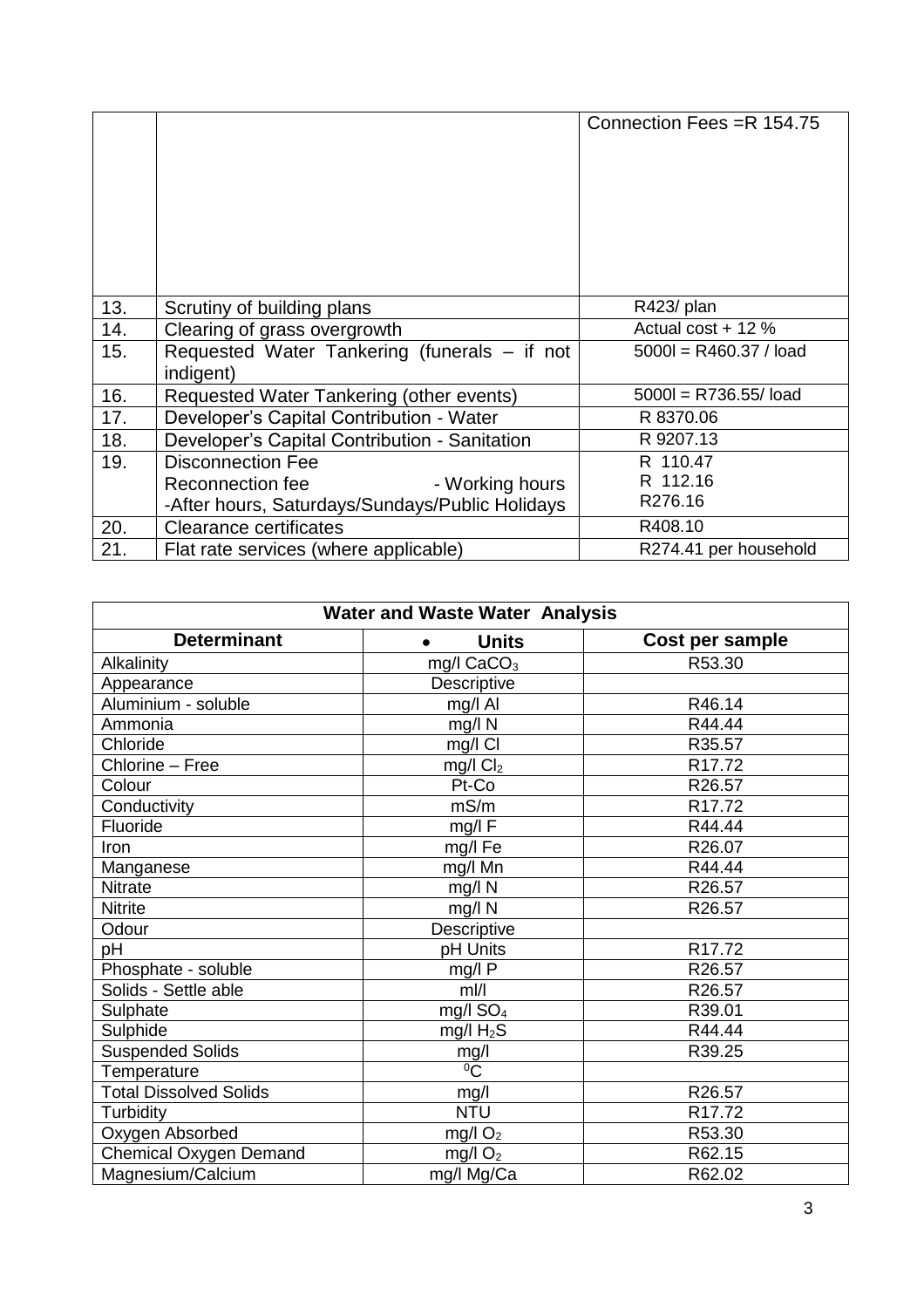- Sample bottles can be collected at the Laboratory.
- A volume of at least 1 litre is necessary for analysis.

|                      | <b>Microbiological Analysis</b> |        |
|----------------------|---------------------------------|--------|
| Faecal coliforms     | colonies per 100ml              | R53.30 |
| Total coliforms      | colonies per 100ml              | R53.30 |
| Standard plate count | colonies per ml                 | R44.43 |

- Sterile bottles provided by the Laboratory should be used.
- Samples must be delivered to the Laboratory within 6 hours of collection and should be kept cold.
- A volume of 500ml is sufficient for analysis.
	- 1. Prices listed are for single samples.
	- 2. Sterile bottles can be supplied free of charge. Bottles broken or not returned will be charged for at a rate of R17.23 per bottle.

#### **FINES FOR ILLEGAL CONNECTIONS AND TEMPERING**

| First instance  | R 2500              |
|-----------------|---------------------|
| Second instance | R 5 000             |
| Third instance  | R 7 500             |
| Forth instance  | R <sub>10</sub> 000 |

NB: Immediately if the consumer committed a fifth instance, complete disconnection of water supply will apply!

#### **PENALTY FEES**

|                  | 1. Warning letter             | R 53.00             |
|------------------|-------------------------------|---------------------|
| 2. Final cut-off |                               |                     |
| $\bullet$        | Additional deposit-business   | R 159.00            |
| $\bullet$        | Additional deposit-households | R <sub>112.36</sub> |
| $\bullet$        | Penalty fee                   | R 86.89             |

#### **RECONNECTION FEES:**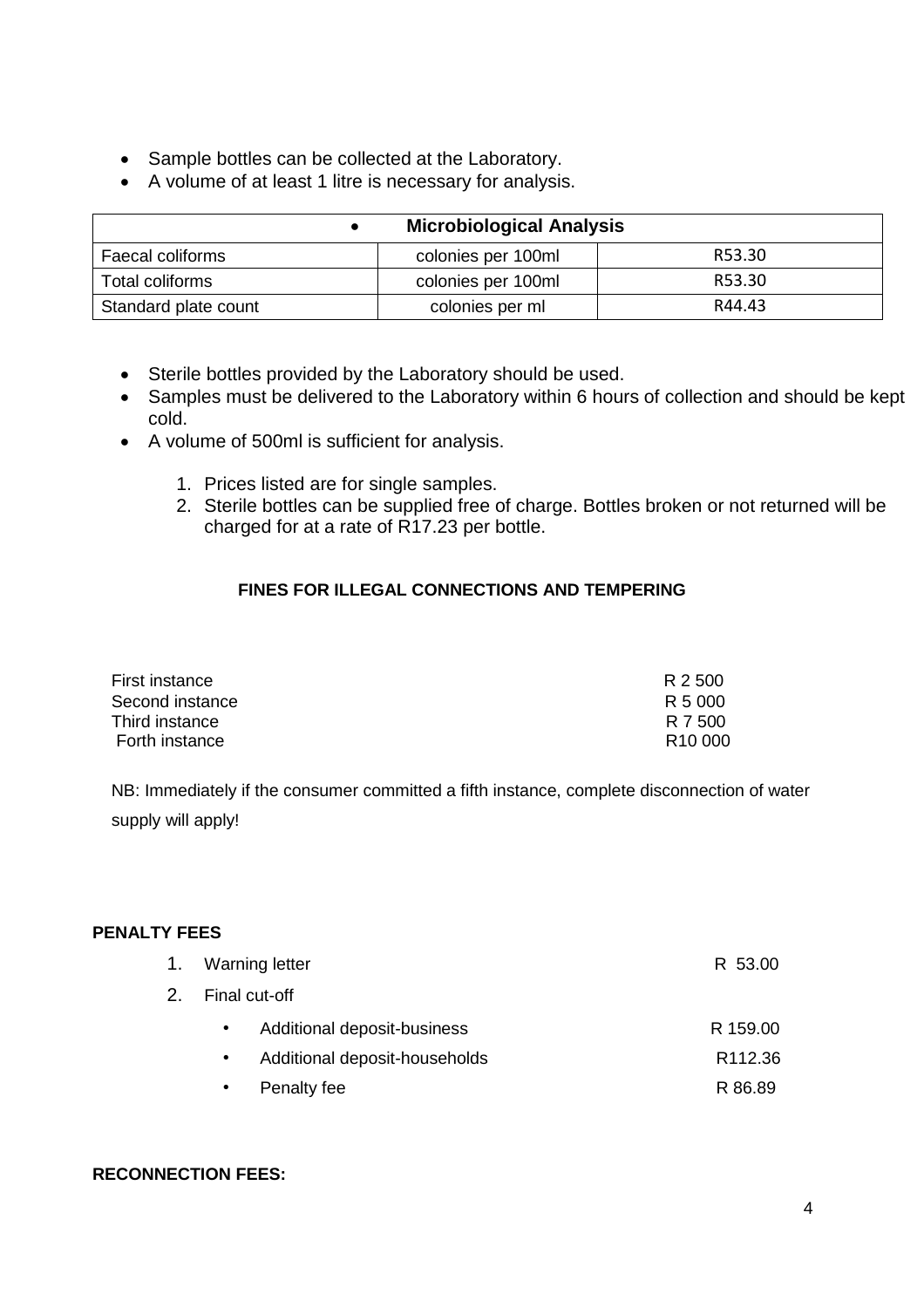- 1. Standard fee applies during working office hours **R115.71**
- 2. Standard rate applies after office hours **R276.17**

|           |           | <u>HEM OOMNED HOM HI EDMIDING MONNY ON ANOED</u> |                |
|-----------|-----------|--------------------------------------------------|----------------|
| <b>NO</b> | SIZE (MM) | <b>UNIT COST R</b>                               | <b>DEPOSIT</b> |
| 1         | 20        | 2 378.38                                         | 212.00         |
| 2         | 25        | 2378.38                                          | 212.00         |
| 3         | 32        | 2848.75                                          | 530.00         |
| 4         | 40        | 6 360.00                                         | 530.00         |
| 5         | 50        | 6755.43                                          | 530.00         |
| 6         | 80        | 9353.48                                          | 530.00         |
| 7         | 100       | 10 774.90                                        | 530.00         |
| 8         | 150       | 11 187.29                                        | 530.00         |

**NEW CONNECTION (PLUMBING WORK) CHARGES** 

• Other municipal services increase by 6% as per MFMA circular 79.

Tender documents Maps GIS Clearance certificates

|      |                    |       |                   |        |                   |                | <b>GIS tariffs</b> |
|------|--------------------|-------|-------------------|--------|-------------------|----------------|--------------------|
| Maps |                    |       | <b>A3 PRINTER</b> |        | <b>A0 PLOTTER</b> |                |                    |
|      |                    | A4    | A3                | A2     | A <sub>1</sub>    | A <sub>0</sub> |                    |
|      | <b>Full Colour</b> | 23.61 | 47.16             | 117.90 | 159.16            | 212.22         |                    |
|      | <b>Grey Scale</b>  | 23.61 | 47.16             | 117.90 | 144.59            | 212.22         |                    |
|      | <b>Topo Maps</b>   | 17.70 | 35.38             | 83.42  | 117.90            | 159.16         |                    |
|      | Line / Hatch       | 12.51 | 35.38             | 58.96  | 76.64             | 106.11         |                    |